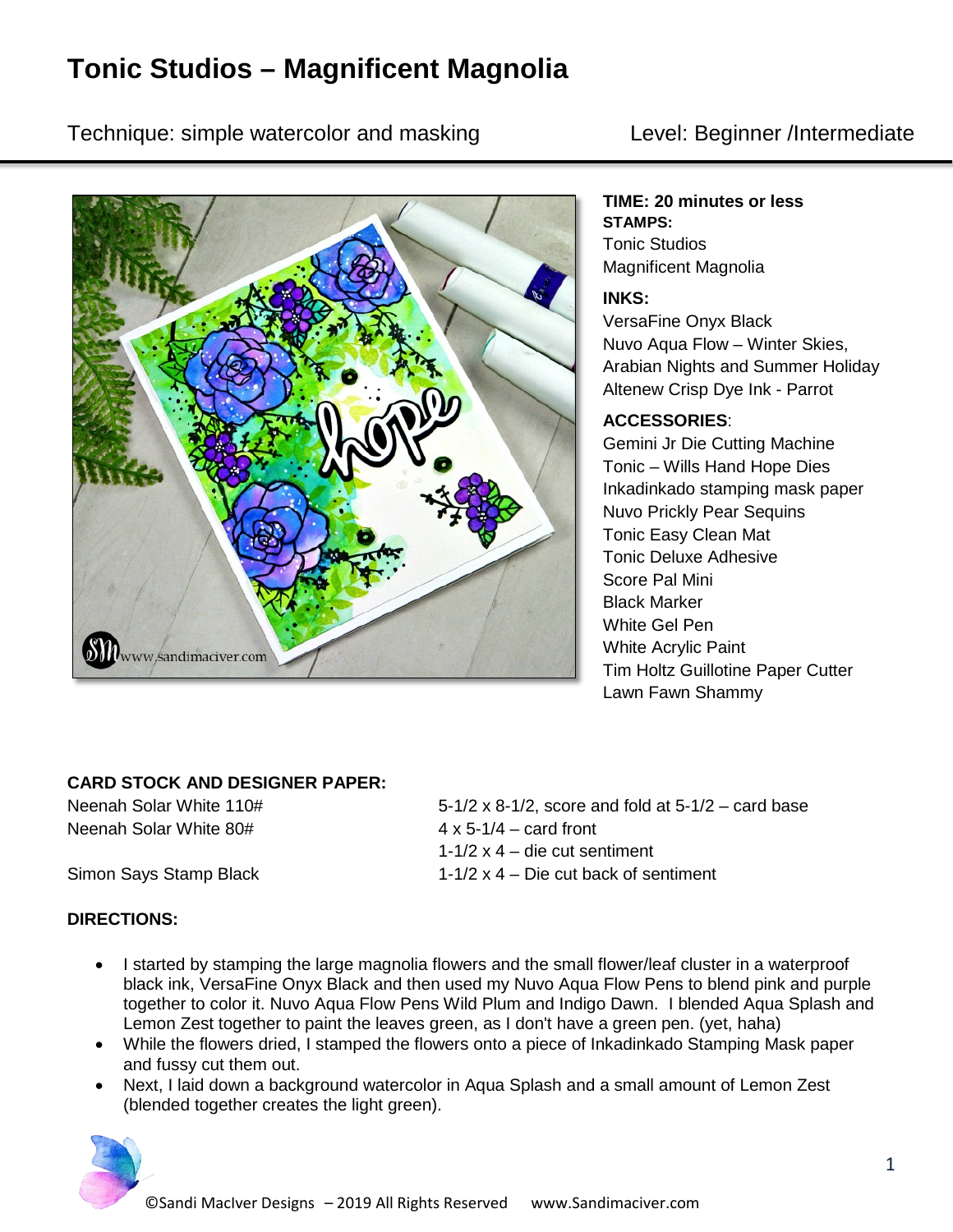- Once that was dry, I masked one flower at a time and over stamped the solid leaf branch in Altenew Crisp Dye Ink - Parrot.
- Then I used the Onyx Black ink again to stamp the skinny branch stamp.
- I used a black marker to add some dots and a white gel pen to add some white dots, along with splattering a small amount of white acrylic paint.
- Finally, when the entire art piece was dry I mounted it to an A2 sized White card base.
- Cut out the Will's Hand "Hope" dies, layered them and attached them and then embellished with Nuvo Prickly Pear Sequins.

#### **Happy Stamping**



**Here are the supplies used. Where available I use Compensated Affiliate Links, which means if you make a purchase through my link, I receive a small commission at no extra cost to you. Thank you so very much for your support, I truly appreciate it.**



**Tonic Studios - Stamps - Magnificent...**

[ **[TNCUK](https://ldli.co/e/z09657)** ]



**Tonic Studios - Dimensions -...** [ **[TNCUK](https://ldli.co/e/9zngrk)** ]



**Tonic Studios - Will's Hand - Hope...**

[ **[TNC](https://ldli.co/e/klom7p)** ]



**Nuvo - Aqua Flow Pens - Summer...**

[ **[TNC](https://ldli.co/e/71knqy)** | **[SSS](https://ldli.co/e/ndgj2p)** ]



**Nuvo - Aqua Flow Pens - Arabian...**

[ **[TNC](https://ldli.co/e/6x97m9)** | **[SSS](https://ldli.co/e/g5d4r7)** ]



**Nuvo - Aqua Flow Pens - Winter Skies...**

[ **[TNC](https://ldli.co/e/0emxzl)** | **[SSS](https://ldli.co/e/4md945)** ]

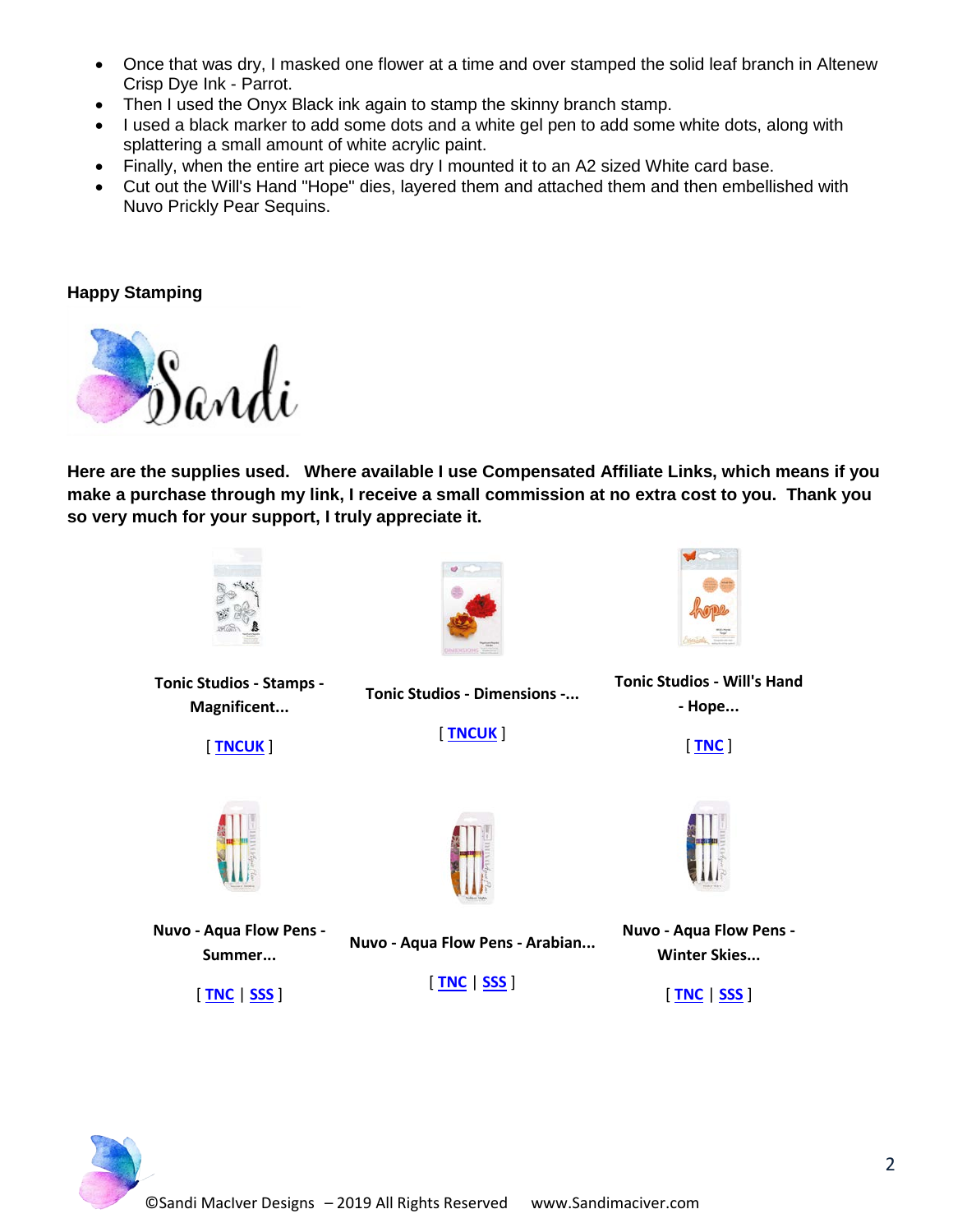





**Tsukineko VersaFine ONYX BLACK Ink...**

[ **[SSS](https://ldli.co/e/m160mm)** ]

**Inkadinkado STAMPING MASK PAPER...** [ **[SSS](https://ldli.co/e/2mxdn9)** ] **35ml...** [ **[TNC](https://ldli.co/e/5lzk5k)** | **[SSS](https://ldli.co/e/3m1zgg)** ]



**Neenah Classic Crest 110 LB SMOOTH...**

[ **[SSS](https://ldli.co/e/epxqk2)** ]



**Tim Holtz Tonic GUILLOTINE COMFORT...**





**Scor-Pal MINI SCOR-BUDDY Scoring...**







**Neenah Classic Crest 80 LB SMOOTH...**

[ **[SSS](https://ldli.co/e/qk2j6r)** ]



**Simon Says Stamp Card Stock 100#...**

[ **[SSS](https://ldli.co/e/jmk9eo)** ]



**Tim Holtz Tonic Craft MINI SNIPS...**

[ **[SSS](https://ldli.co/e/p94en0)** ]

**Hero Arts Rubber Stamp SMALL BLOCK...**

[ **[SSS](https://ldli.co/e/lxn601)** ]



**EK Success CRAFT TWEEZERS Precision...**

[ **[SSS](https://ldli.co/e/r75pyz)** ]



**Tonic EASY CLEAN MAT 1514E** [ **[SSS](https://ldli.co/e/xjdgej)** ]